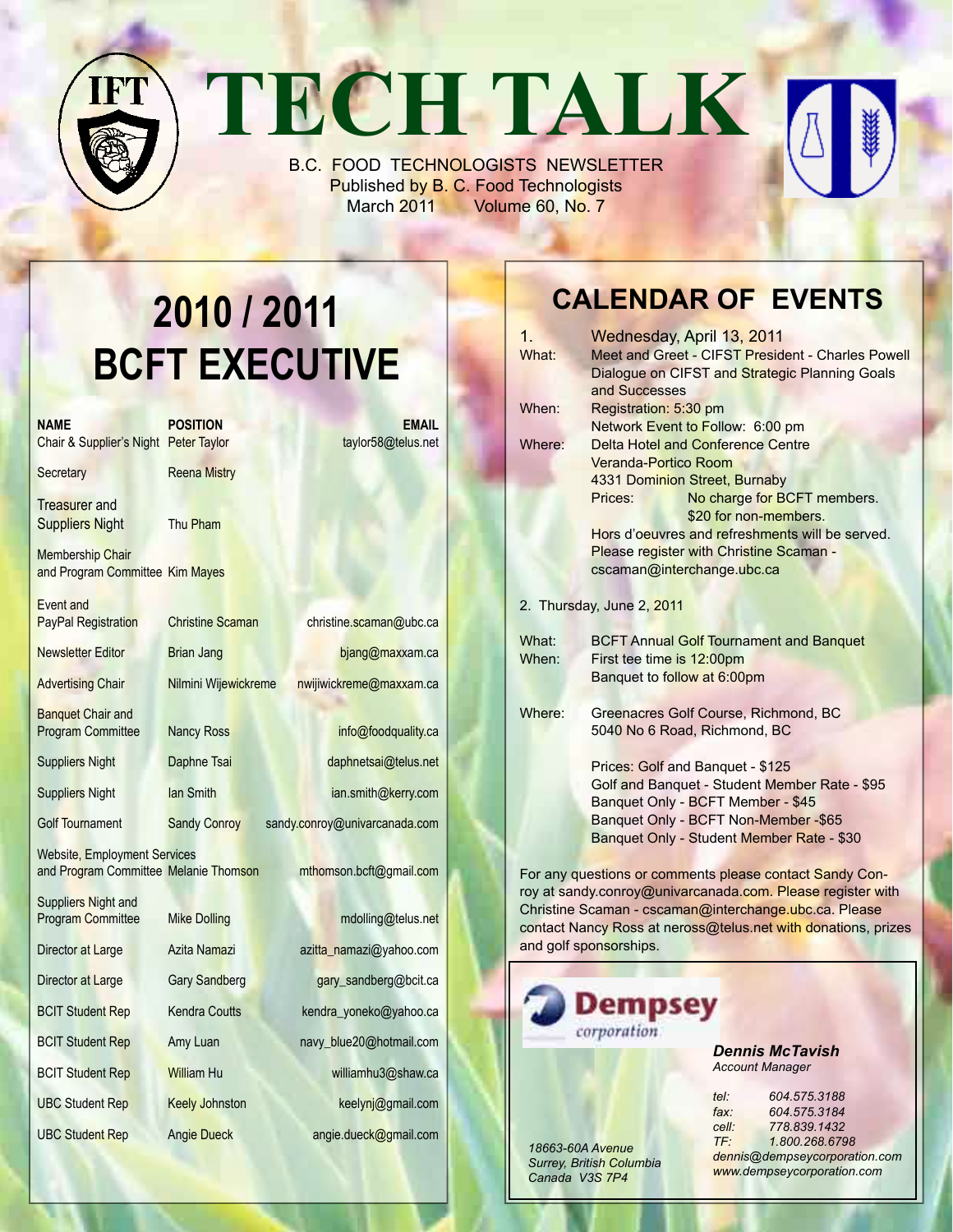March 2011, Vol. 60, No. 7 PAGE TWO

## **BCFT Annual Golf Tournament and Banquet**

BCFT invites you to the annual golf tournament and banquet to be held at Greenacres Golf Course in Richmond on Thursday, June 2, 2011. The BCFT social event of the year will include golf, dinner and door prizes. Guests are welcome.

Golf format will be Texas Scramble. You can create your own team of four or we will match you with other golfers.

#### **Location:**

Greenacres Golf Course 5040 No 6 Rd Richmond, BC (604) 273-1121

#### **Time:**

Golf: First Tee Off time at noon Banquet to follow at 6:00 pm

#### **Prices:**

*Golf and Banquet* BCFT Member - \$125 BCFT Non-Member - \$125 Student Member Rate - \$95

*Banquet Only* BCFT Member - \$45 BCFT Non-Member -\$65 Student Member Rate - \$30

Golf carts are not included and can be made available directly from Greenacres Golf Course.

#### **QUESTIONS OR COMMENTS?**

*Sandy Conroy* sandy.conroy@univarcanada.com

#### **TO REGISTER:**

*Christine Scaman*  cscaman@interchange.ubc.ca. Please indicate whether

DEBRO DIVISION OF PREMETALCO INC. Email: vlo@debro.com

Cell: (778) 245-2211

**Vernon Lo, M.Sc.** *Western Region Sales Manager*

130- 18279 Blundell Road Customer Service Richmond, British Columbia Tel: 1-866-294-7914 Canada Fax: 1-877-294-7929<br>V6W 11.8 customerservice@debro.com

customerservice@debro.com



you are a BCFT member, and if you wish to register for both golf and the banquet or the banquet only.

#### **DONATIONS AND MORE:**

*Nancy Ross* neross@telus.net For donations, prizes and golf sponsorships.

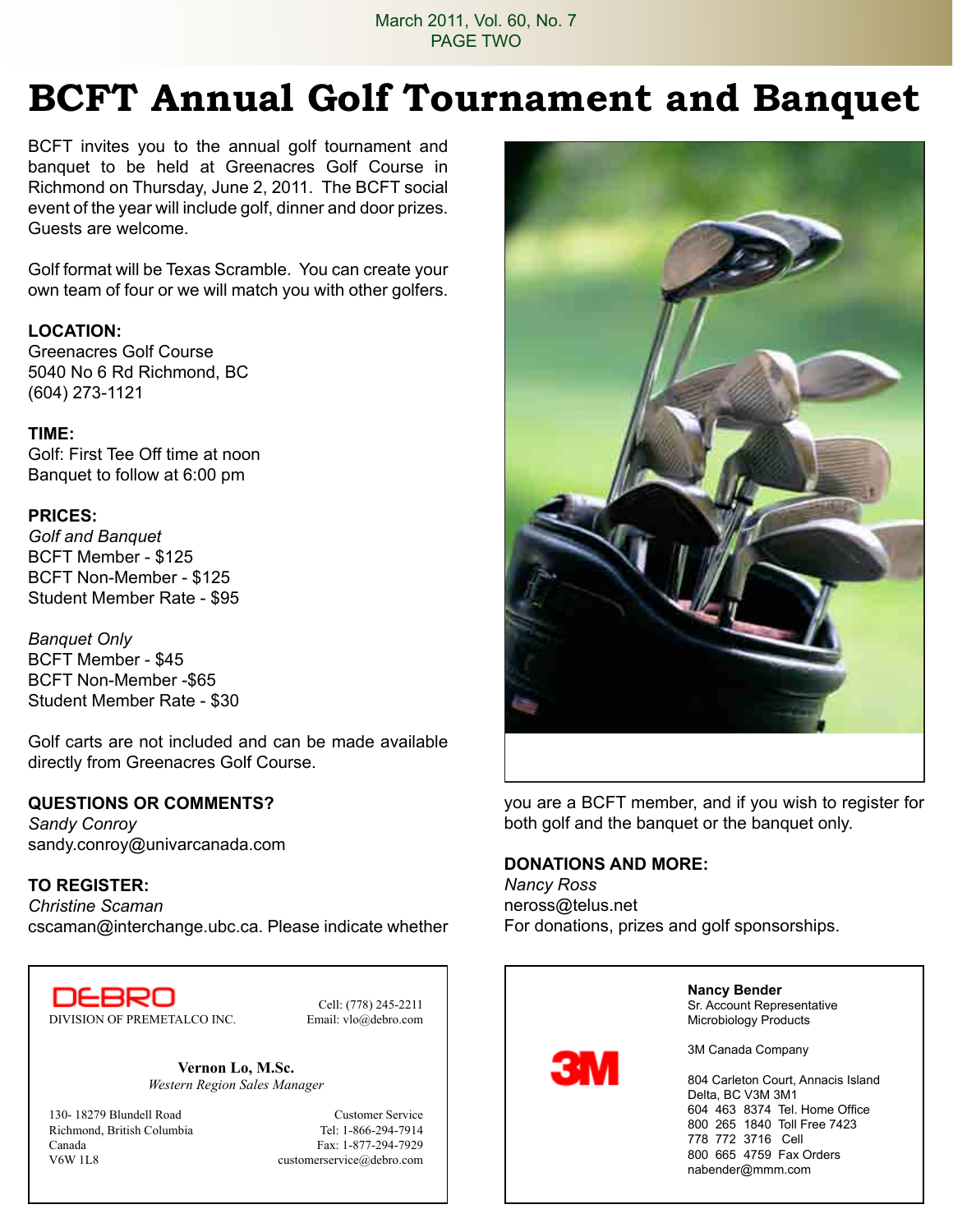#### March 2011, Vol. 60, No. 7 PAGE THREE



## **BCFT Website**

Please check out the BCFT website at www.bcft.ca for:

Up to date information about upcoming BCFT events,

• Job Postings, for those companies needing a hard working food technologist,

• Job Seekers, for those hard working food technologist needing a company,

If you have any feedback or events that you would like posted, please email Melanie Thomson at webmaster@bcft. ca.



| <b>Consumer Testings Services</b>                                                      | <b>Ron Kuriyedath</b><br><b>Chief Chemist</b><br>Agri-Food Laboratories |                                                                              |
|----------------------------------------------------------------------------------------|-------------------------------------------------------------------------|------------------------------------------------------------------------------|
| SGS Canada Inc.<br>50-655 W. Kent Avenue N.<br>Vancouver, BC V6P 6T7<br>www.ca.sgs.com | е                                                                       | (604) 324-1166<br>1-877-728-1188<br>(604) 324-1177<br>Ron.kuriyedath@sqs.com |



### *Let's Honour BC's Best Through CIFST Awards!*

Because BCFT is in the unique position of being a section of CIFST (Canadian Institute of Food Science and Technology) members may be eligible for a wide number of awards, depending on the national organization to which they are affiliated.

CIFST also has several annual awards designed to recognize the "endeavours and contributions of members to the Institute and the food industry". Descriptions and nomination forms can be found at https://secure.cifst.ca/default. asp?ID=851. Deadline for CIFST awards nominations is February 28, 2011.

Check out the available awards, and get those nominations in. It's always wonderful to have our members recognized nationally.



9800 Van Horne Way Richmond, BC V6X 1W5

Fax 604 231 5294 TF 1 800 663 9628 (BC Only) sandy.conroy@univarcanada.com www.univarcanada.com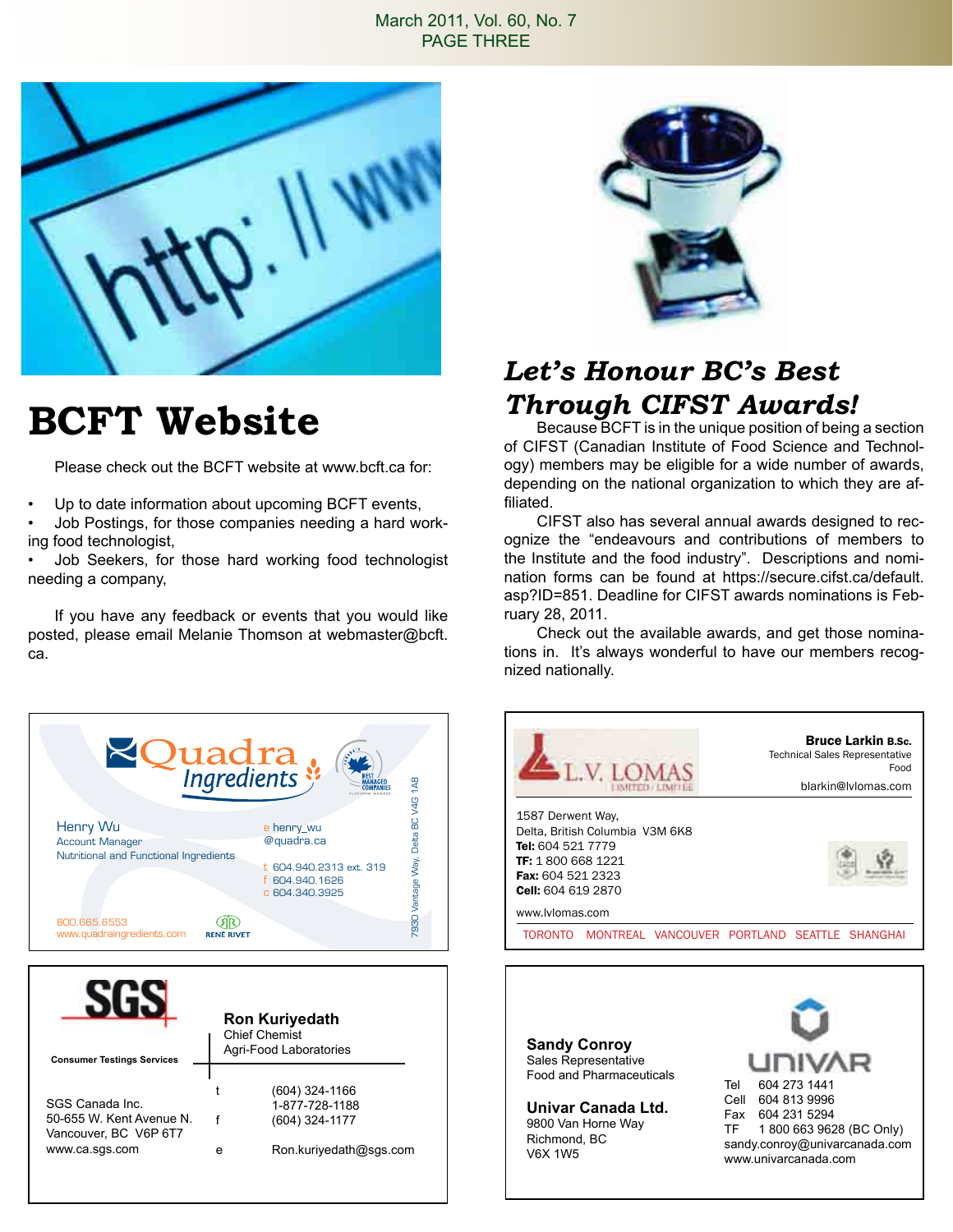### *Think About Advertising in Tech Talk*

You can't afford to miss this opportunity to advertise with us!

*Tech Talk* is published approximately nine times a year by the British Columbia Food Technologists Association (BCFT). As the official publication of the association, *Tech Talk*  reaches the local audience of individuals in the Food Science and Technology profession - your ad in *Tech Talk* will keep you on top of our readership of more than 300 individuals. For complete details on placing your ad in Tech Talk, contact:

Nilmini Wijewickreme, Maxxam Analytics 4606 Canada Way, Burnaby, BC, V5G 1K5 Tel: 604-734-7276 | Fax: 604-731-2386 E-mail: nwijewickreme@maxxam.ca

We accept ready-to-print copy of your ad in PDF or TIFF format in color or black and white, or a hard copy of business cards. The advertisements also can be sent via e-mail in any sort of digital format. For example, a high-resolution (300 dpi or better) scanned copy, or digital format (e.g., EPS or PDF) of the ad.

| Business card                | $(4" \times 2")$  | \$30  |
|------------------------------|-------------------|-------|
| Page Sponsor                 | $(8" \times 2")$  | \$50  |
| 1/4 Page Sponsor             | $(4" \times 5")$  | \$60  |
| 1/ <sub>2</sub> Page Sponsor | $(4" \times 10")$ | \$90  |
| Full Page Sponsor            | $(8" \times 10")$ | \$150 |

*Rates indicated are on per issue basis. Discounts up to 10% are available for advertising in multiple issues.*



# *The BCFT Is Looking For You!*

As you know the BCFT is run entirely by volunteers and once again we are soliciting members for their interest in participating in next year's executive. We will have a number of vacancies to fill. Help keep our flame burning bright.

If you are interested in volunteering please contact Peter Taylor - ptaylor@bcft.ca.





1071 Cliveden Avenue, Annacis Island Delta, British Columbia V3M 6N4 Customer Service/Order Desk: Tel: (604) 525-3326 Fax: (604) 525-8409 Toll Free: 1-877-698-6620 Website: www.canadacolors.com



#### **Lucie Nicholls** General Manager

#212-1515 Broadway Street Port Coquitlam, BC V3C 6M2 Canada

Tel: 604-468-9800 Toll Free: 1-866-468-9800 Fax: 604-468-9801 Cell: 604-866-9804 www.carmiflavors.com lucienicholls@carmiflavors.com



Michael Dolling **REGION MANAGER • WESTERN CANADA** mdolling@nealanders.com

#201-7950 Huston Road, Delta, BC V4G 1C2<br>PHONE 604-940-4181 CFLL 604-940-4180 **PHONE** 604-940-4181<br>**FAX** 604-940-4180 www.nealanders.com

**TORONTO MONTREAL VANCOUVER CALGARY EDMONTON**